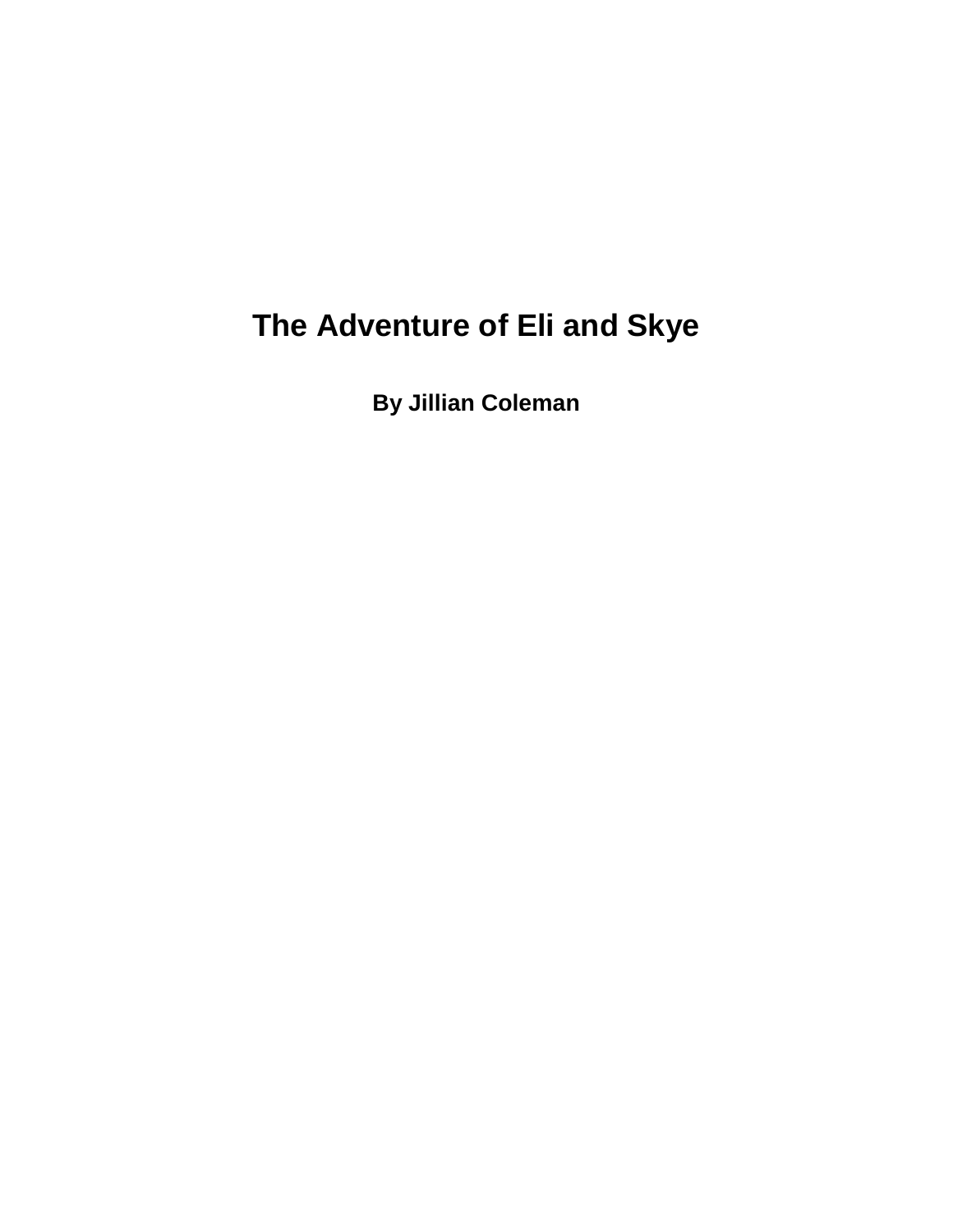## **Setting:**

## **Arvive** - the fantasyland

**Zephyr:** sky setting - on clouds/magic, the inhabitants of Zephyr are humans, but they are friends with magic

- 1. Humans
- 2. Pegasi no talking
- 3. Sinker bats: that come out at night
- 4. Green blobs: try to cover your body and suffocate you, you have to shake them off, these are alive, not a weapon

**Synchronum**: lava setting - monsters and some good guys

- 1. Monster Blobs made of lava, will stick to you and try to burn you, to death
- 2. Lava Trolls not made of lava but can withstand a lot of heat, they have axes and they are also bad guys
- 3. Fefus little creatures that have a special weapon hidden inside their lava camp and they are red with little floofs on their head. The specail weapon was made with the fefus and the humans and it was forged 200 years ago out of magic, metal, and the sky.

**Desolation View:** desert setting - monsters and 1 good guy again

- 1. Desert Trolls: they have cacti that they whack people with, they are very very very sharp
- 2. Barf-larfers birds that barf boulders
- 3. Schnicks solar powered robots, who do not fight, they make weapons out of tools and magic, they can upgrade anything

**Pasture Overlook:** grassland setting - 1 set of monsters and 2 good guys

- 1. Grass Trolls they have swords, traditional armor, these leaders are always female and they have a horn and when the leaders blow the horn to call the trolls that are listening nearby
- 2. "Carl" Demon a good demon, the girl he captured, he went to try to make friends and the girl was playing and she wanted to see where he lived, so he showed her and he is like 100 years old, he wants to be human, Skye gives him a sword and he becomes a human, he always a demon. Luna gave him a name

**Very, very long ago**

## **Characters:**

**Skye**: girl, 13 years old, she likes adventure, and she's the hero of the Zephyr, the friend of royalty, she likes the King & Queen, Prince Eli is their son and Princess Fiona is 2 yo. Skye has a pegasus, but the pegasi will not go beneath the clouds.

**Prince Eli**: 13 year old boy, he likes to help people, he likes to fly with his pegasus named Light, who does not talk.

**Luna**: 5 & 3/4 year old, the lost child

**Demon - "Carl":** a good demon, the girl he captured, he went to try to make friends and the girl was playing and she wanted to see where he lived, so he showed her and he is like 100 years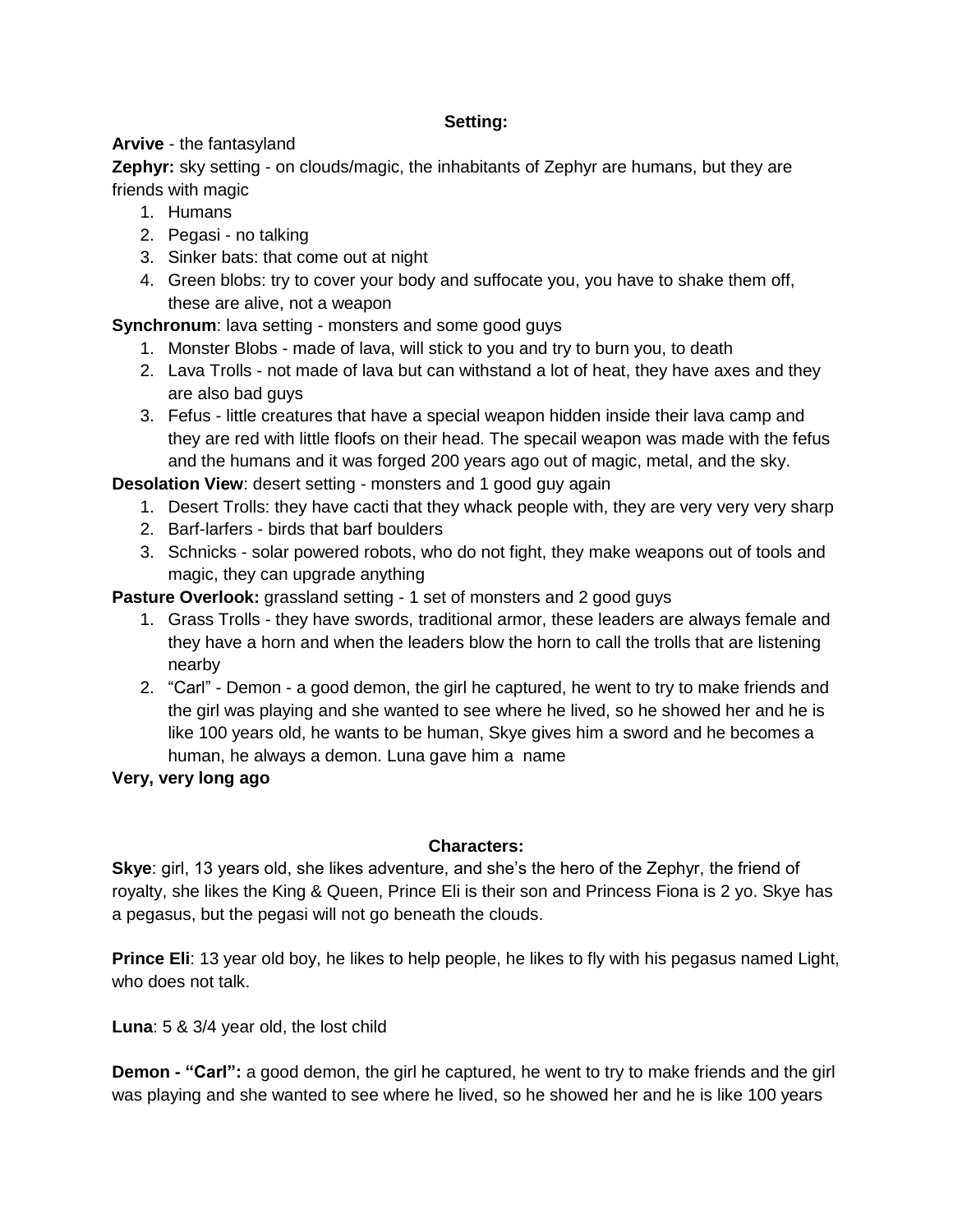old, he wants to be human, Skye gives him a sword and he becomes a human, he always a demon. Luna gave him a name

They can yell at the bad guys but they won't talk only grunt, the good guys can speak, all dialogue is between good guys. Skye and EIi get clues about where Luna is. "Oh yeah, we saw her being carried this way. Here is something to help you on your journey."

#### **Plot:**

One of the children of Zephyr, was playing around at night, which is very dangerous because the monsters come out at night. The child was taken down underneath the clouds to the land, where no one from Zephyr had been in a 100 years because that's where the monsters are. Skye decides she wants to help find the lost child. Skye sets out with Eli.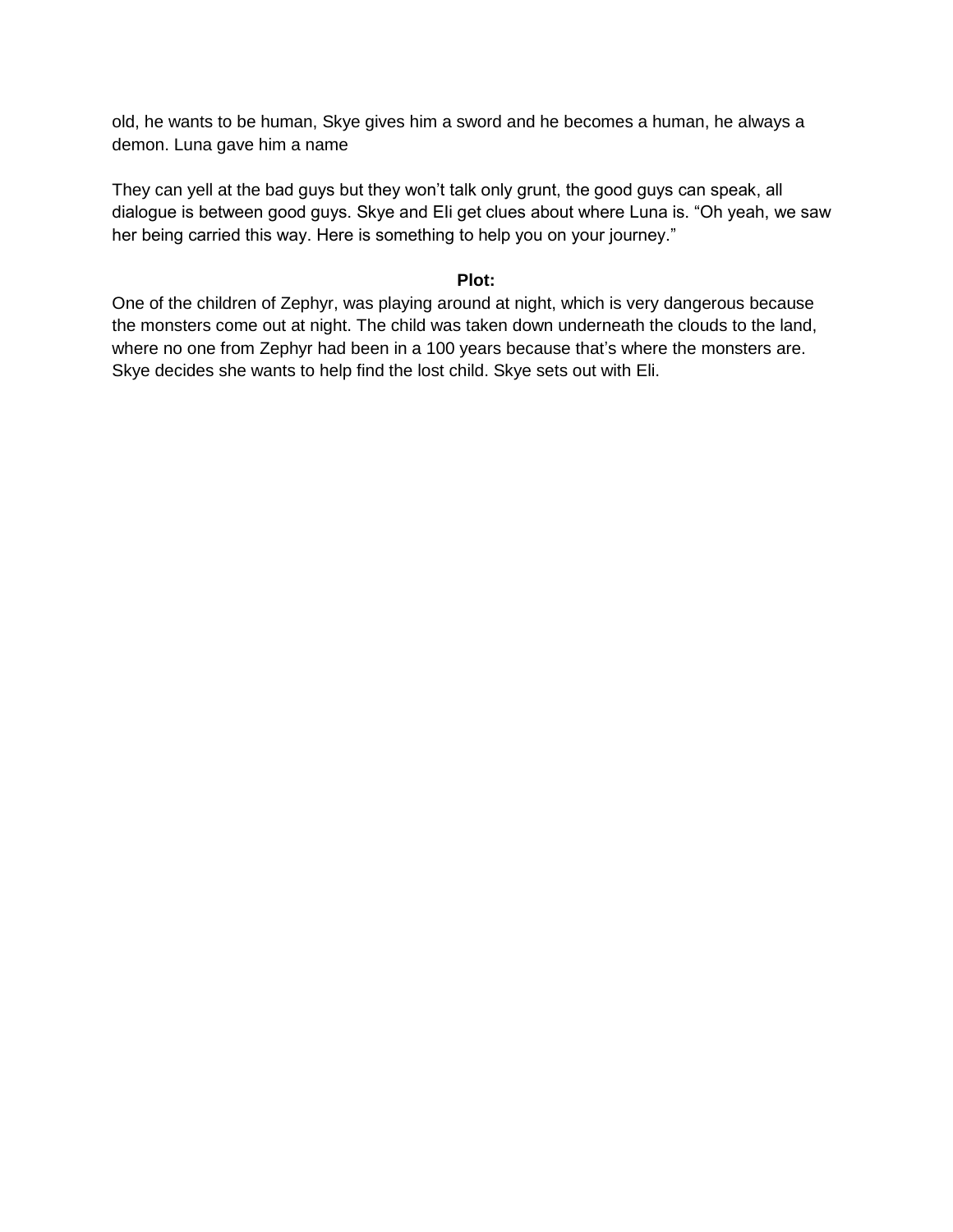**Scene 1**

**Zephyr, morning, Eli and Skye at the pegasus stable, grooming and talking. Luna's Mom approaches to tell them Luna is missing.** 

#### **Luna's Mom**

*(out of breath from running and looking for Luna, panting)* Help, I need help. Luna has gone missing!

**Skye**

Hoooold on a second. Wait, what?

**Eli**

Huh?

## **Luna's Mom**

*(still out of breath)* Luna has gone MIIISSSSSSSING!

**Skye**

When did you last see her?

**Eli**

Do you mean that she wandered off because a guy in a van had chocolate or like what?

**Luna's Mom**

She knows better than to accept chocolate from a man that doesn't have chocolate.

**Skye** We should start searching for her IMMEDIATELY.

> **Eli** But we were going to ride our pegasi!

> > **Skye**

We can ride them when we get back.

# **Luna's Mom**

Thank you, thank you, but she's definitely not on the island.

**Eli** But where did she go then?

**Luna's Mom** I don't know, that's why I need help.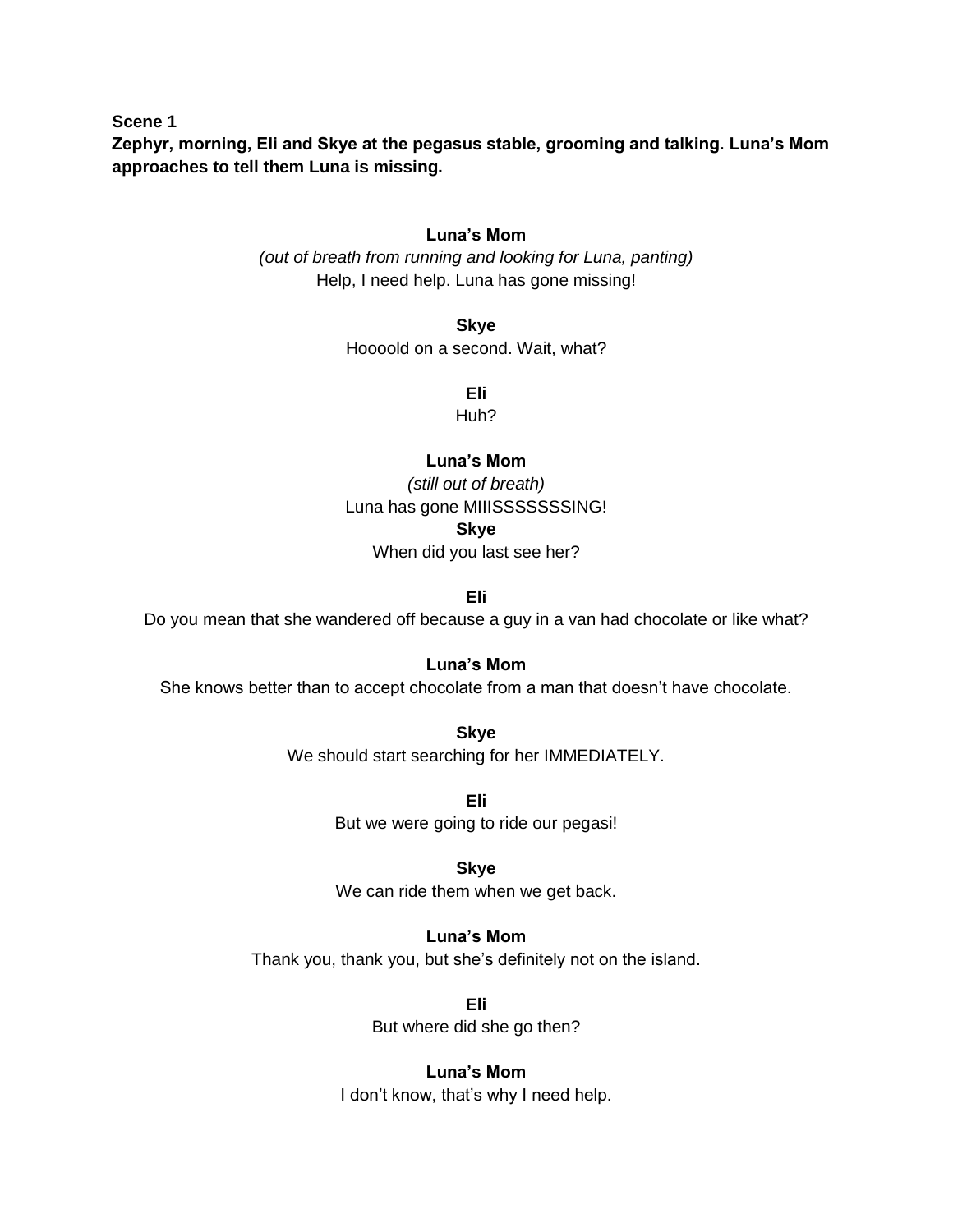**Skye** Don't worry ma'am, we got this.

**Luna's Mom** It's not you I'm worried about Skye. *(glares at Eli)*

**Skye** OOOOOOOOOOOOHHHHHH.

**Eli** Uh, what? Did I miss something?

# **Skye**

*(Grabbing Eli)* C'mon Eli, we gotta go!

**Luna's Mom**

Good luck! Bring back my little girl!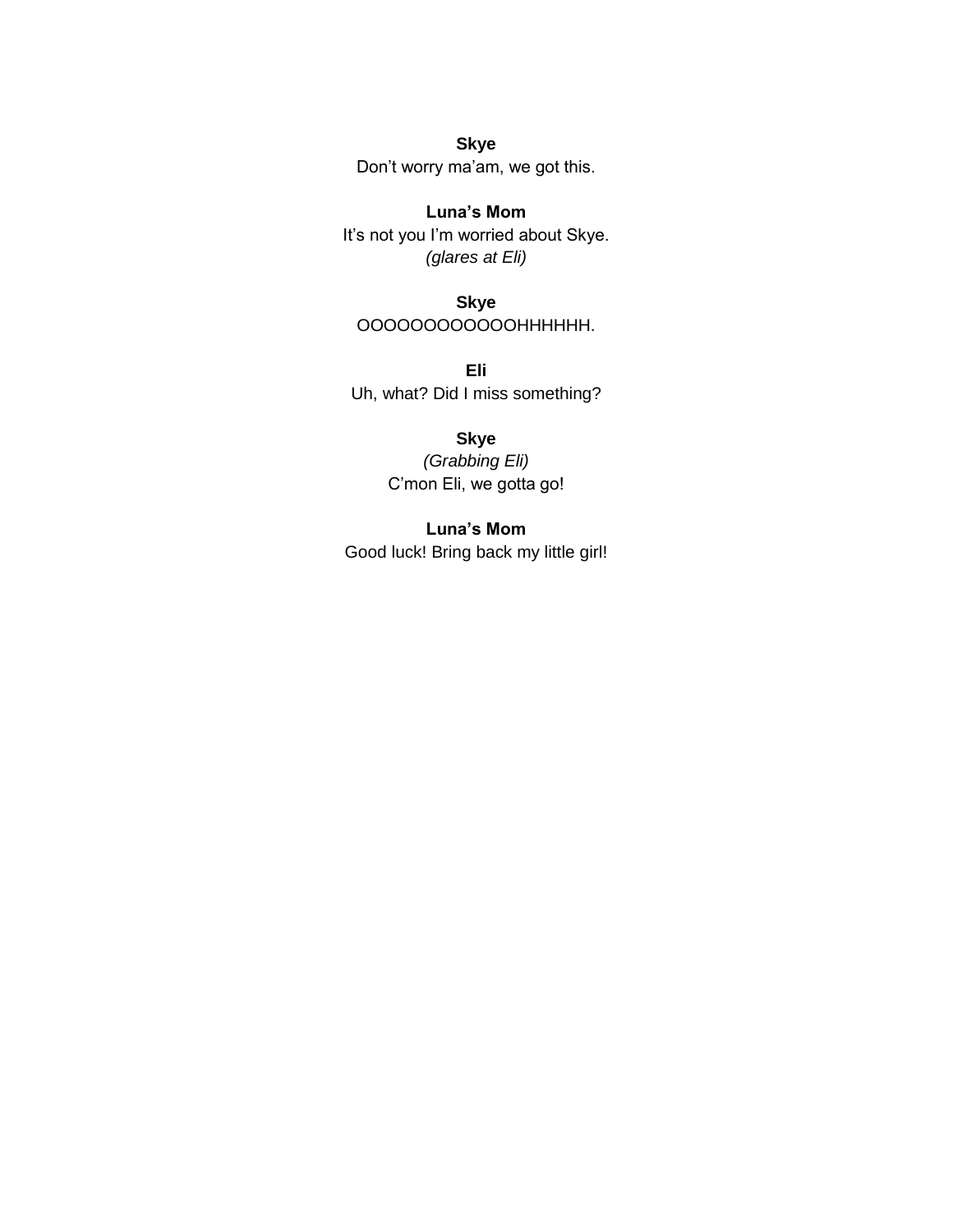**Scene 2**

**Zephyr, afternoon, Eli and Skye are packing their bags with swords and snacks and a shield.** 

If we don;t find her by the ends of Zephyr, I think we need to go down to Synchronum.

The sinker bats of Zephyr are BAD ENOUGH, I don't wanna deal with the Lava Trolls of Synchronum.

**Eli**

**Skye** But we have to.

**Eli** Why? I don't even know Luna.

**Skye** You're coming along whether you like it or not!

**Eli**

Ugggghhhhhh fine.

*(They start walking, and it's the dead of night, we hear the sinker bats flapping around.)*

Get your sword out! RUUUUUNNNN!!!

*(Sinker bats (puppets) start dive bombing them from the sky. Eli hides behind Skye as she fights off the sinker bats with her sword. The sinker bats fly off, squealing. Eli stands up super proud.)*

> **Eli** Whew, that was a hard battle.

> > **Skye** *(stares in disbelief)*

Are you kidding me?

**Eli** What you do mean? You really compliment my sword skills.

> **Skye** *(sighs and turns around)* Let's go, Eli.

**Skye Eli**

# **Skye**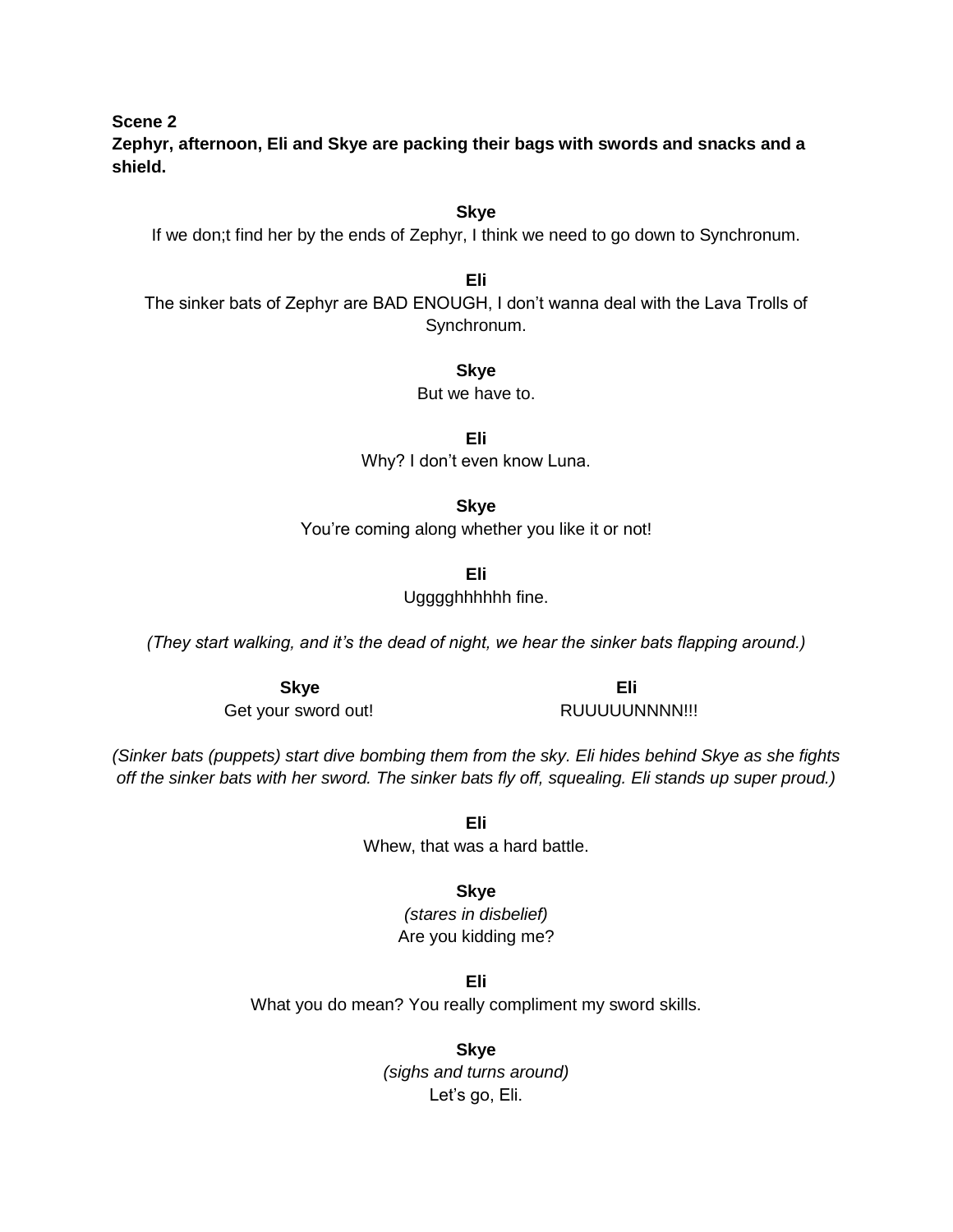## **Eli**

Did you see me out there? *(paying with his sword)* As you were cowering behind me I was bravely slashing at them with my sword!

#### **Skye**

*(rolls her eyes VERY hard and gives him a little shove and keeps walking)* Let's see you keep that same energy for the green blobs.

**Eli**

Wait, what? We're actually gonna fight them? I thought we were just gonna...go around.

**Skye**

Hey, look! There they are!

*(they turn around to see the green blobs very quickly schlooooping at them because they have no feet. The audience hears the schlooping, these are also puppets. Skye readies her sword and Eli gets his out too. Eli closes his eyes and frantically swings it in the air as Skye expertly slices them into gooey-ma-jig)*

**Eli**

I hit them! I hit them! I hit them!

*(Skye wipes the slime off her sword, rolling her eyes, and tucks it back in its sheath)*

**Skye**

Ok, Hot Shot, let's brace ourselves for Synchronum.

**Eli** Are you sure we checked all of Zephyr? There's not somewhere else we can look?

> **Skye** Whyyyyyyy? Scared of those Lava Trolls?

> > **Eli**

Yep, yep, yep.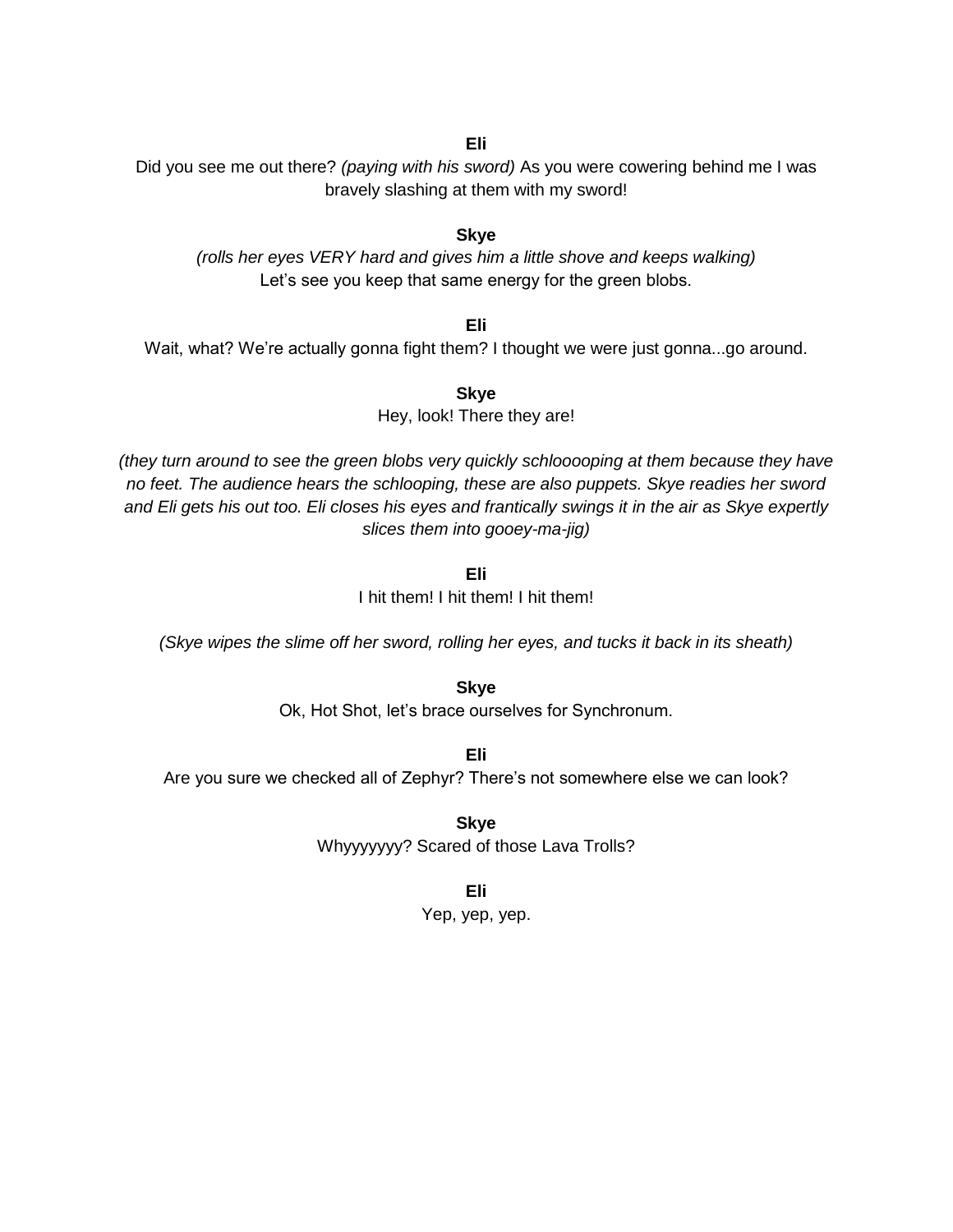## **Scene 3 Synchronum, evening.**

*(lights fade to a flickery, flame, red and orange to indicate Synchronum, land of the lava)*

**Skye**

Phew, it is HOT down here.

**Eli**

Oh definitely too hot to live here! We should probably go back!

*(Skye sighs and keeps walking. Red fabric on the floor starts waving to create "blobs" and the audience hears bubbling burbling noises.)*

**Eli**

Oh no!!!! The monster blobs!!! I was so worried about the lava trolls I forgot about the monster blobs.

**Skye**

Well, I didn't. Why did you think I packed so much water? Quick!

*(Tosses a bottle of water to Eli, and they dump it on the bubbles as the bubbles rise higher, the audience heres a hissing sound, like steam and the lava lays down flat on the ground. Eli and Skye take a sigh of relief and before they can relax we hear the loud horn of the lava trolls.)*

**Skye**

No time to rest, quick get your sword!

*(we hear rumbling like a volcano and these big paper mache lava trolls come rolling in and Skye and Eli knock them into the audience with their swords.)*

**Eli**

Ow! They got my arm!

**Skye**

Hang on! There can't be that many more!

*(the rumbling stops and there are no more lava trolls)*

**Eli**

Whoooooooooo that was a lot of lava trolls.

**Skye**

Yep! How is your arm?

**Eli**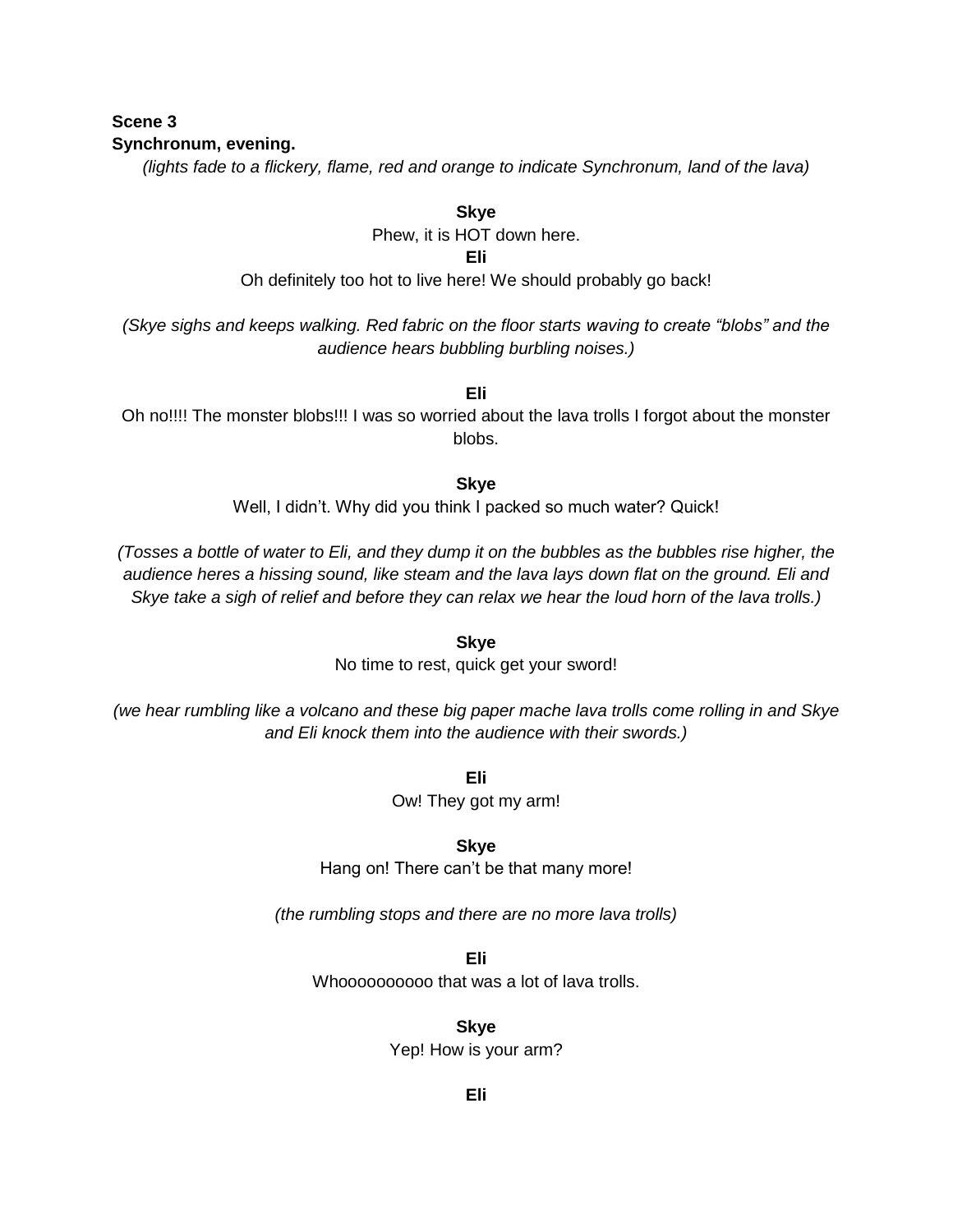*(shows the burn to Skye and Skye banadages)* OUCH!

**Skye** It will hurt more if you don't let me take care of it.

**Eli** Wellllll, I thought this was gonna be easy.

**Skye** What, you thought it was gonna be easy?

**Eli** I thought the monsters were gonna be easy!!!!!!!!!!

**Skye** Oh geez, let's find something helpful around here.

*(They stumble unto the Fefus, which are the 4 run crew in black with hadn puppets that have red floofs on their heads.)*

> **All Fefus**: COLLECTIVE GASP!

**Head Fefu**: It's the chosen ones!

**Eli:** AAAAAAHHHH!!!

**Skye:** Who are you?

**Head Fefu**: We are the Fefus!

**All Fefus:**

Fefu fefu fefu!

**Skye:** Yeah, but who are you again? I've never met a Fefu before.

> **Eli:** AAAAAAHHHH!!!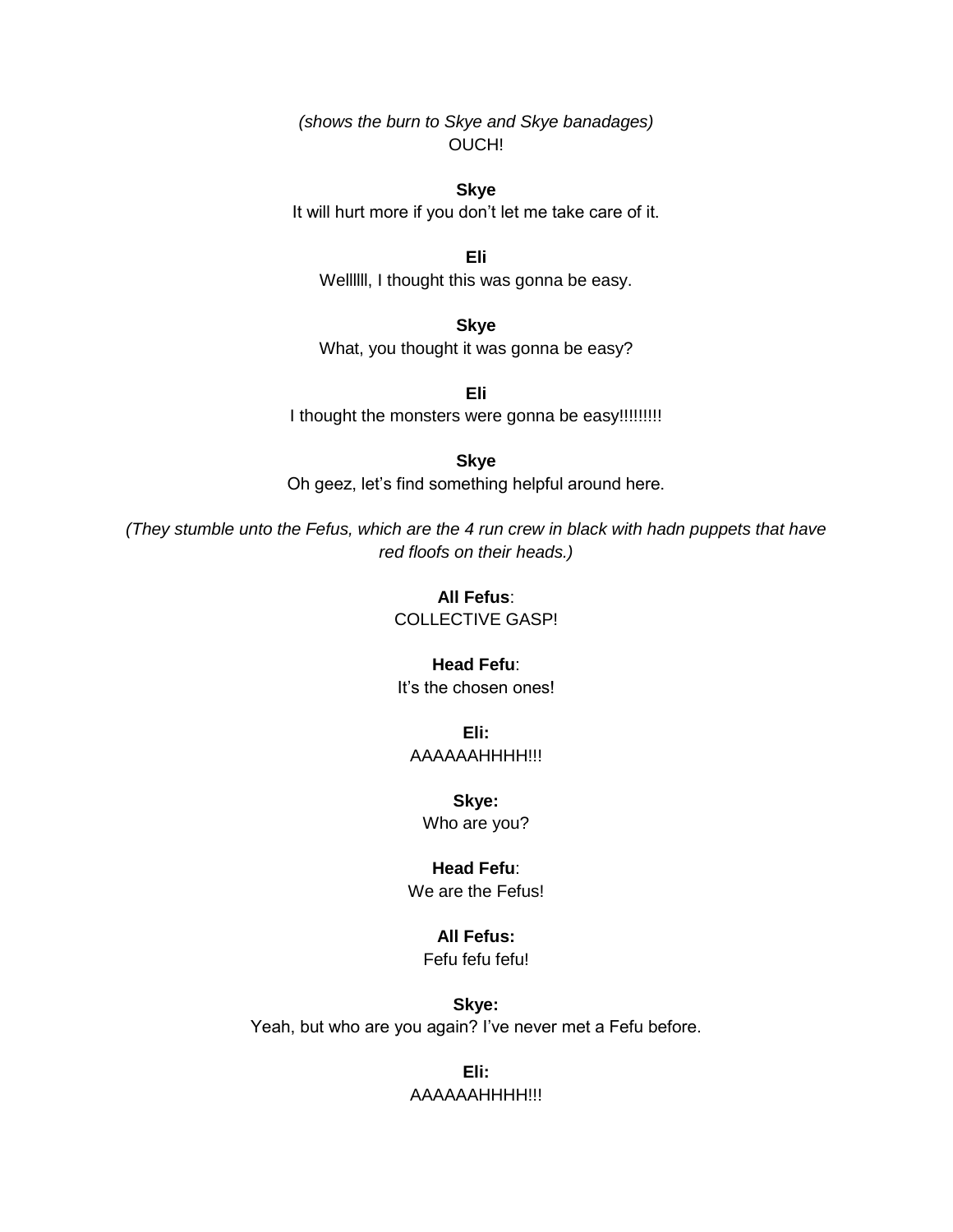## **Head Fefu:**

Follow us chosen ones, or should I say chosen ONE, since that one behind you SEEMS a bit interesting.

*(They all walk in a circle, Eli hiding and shivering behind Skye with fear, the Head Fefu leads the circle with the other Fefus bringing up the rear so Eli cannot run away)*

## **Head Fefu:**

Our kind has been waiting a 100 years to give this to the chosen hero. *(Presents a large magical metal sword to Skye)*

> **Skye:** Ohhhhh so kind, what does it do?

## **Head Fefu:**

It shoots lightning from the tip.

**Eli:**

What - wh - wha- what is it for?

## **Head Fefu:**

It will help in many ways along journey in the Desolation View. *(Head Fefu hands an emerald to Eli)* Here this will be very useful during your journey, I can't tell you what it is used for now, but it wil become clear to you in time.

*(The Fefus all walk offstage half to either side. They then unfold the red cloth from the lava to cover the stage revealing a desert.)*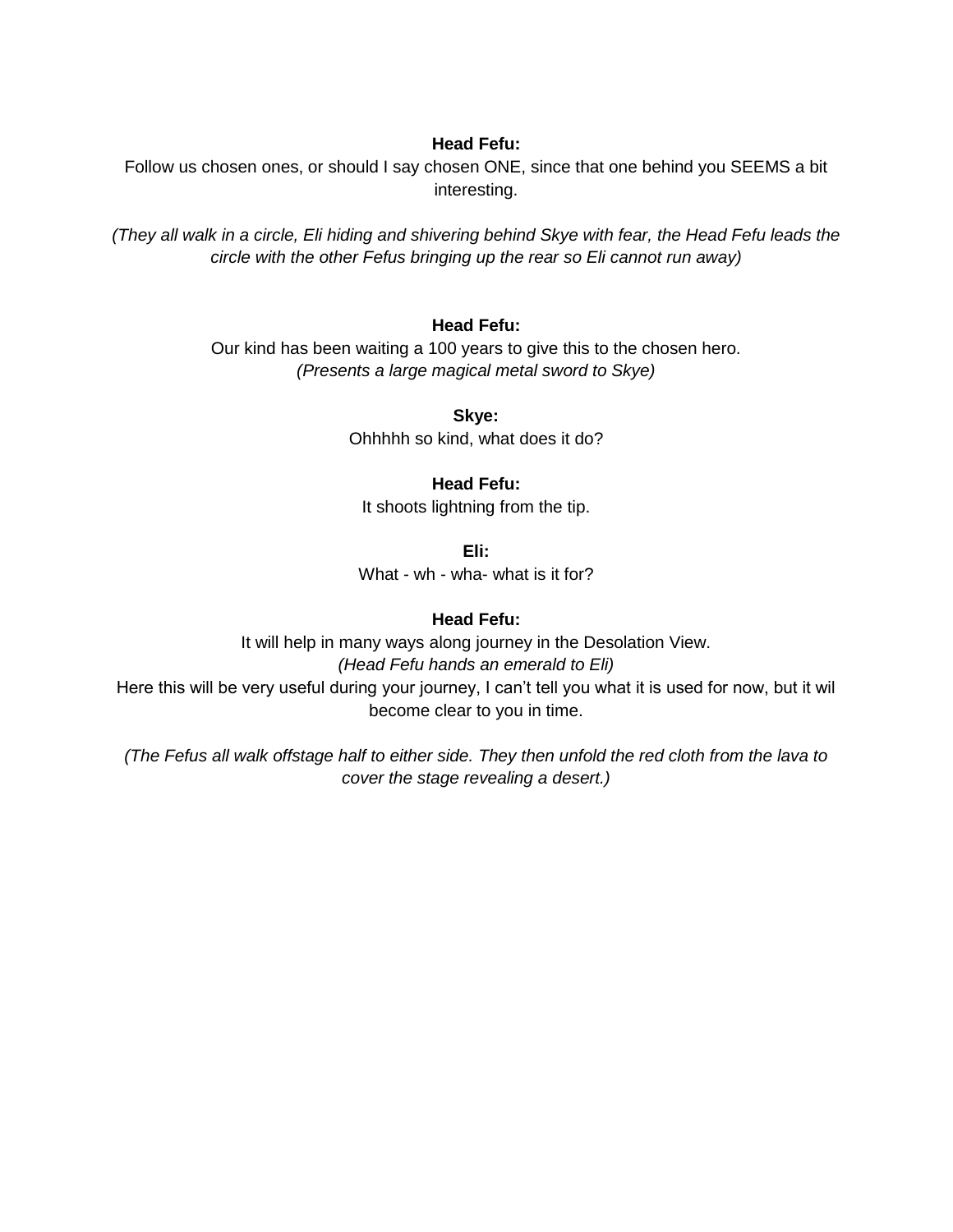**Scene 4 Desolation View, sunrise, desert. Eli and Skye examining their new gifts, the sword and the emerald.** 

*(The barf-larfers vomiting call plays)*

**Skye:** Barf-larfers!!!! Run!!!!

**Eli:**

Use your sword!

**Skye:**

Good thinking, Eli.

*(Braf-larfers start swinging down from above and Skye swings the sword at them. Lightning sound and lighting effects with each swing and the barf-larfers fall to the ground as they are destroyed)*

**Eli:**

Ooooooh, that was easy.

*(We hear the hunting horn call of the trolls)*

**Skye:**

I wouldn't get too excited.

*(The desert trolls enter. They are the puppeteers in green armor with big cactus spikes)*

**Eli:** Noooooooooooo, the irony!!!

**Skye:**

This time, can you help me?!

**Eli:**

*(He draws his sword and half-cautiously charges toward the trolls as well)* AAAAAAAAAAAAAAAAAAAHHHHHHHHHHHH!

*(Skye shoots lightning at them and Eli just throws his and hides behind Skye, and all the trolls run away after the first is hit. The Schnicks, played by remote control cars, start to make their way onstage slowly and timidly to see Skye and Eli.)*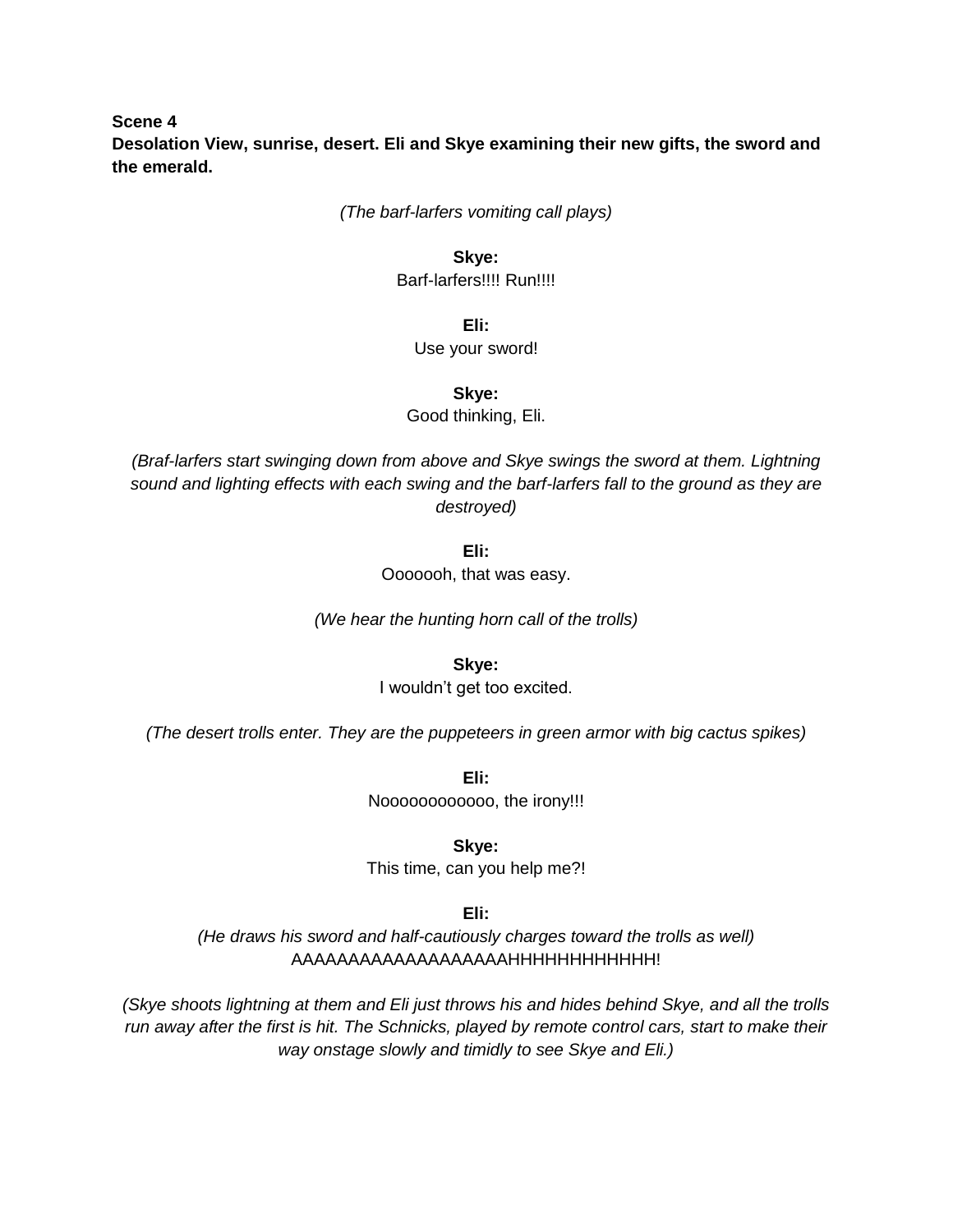**Eli:** Noooooooooooo, no more, WHYYYYYYYYYYY?

**Schnicks (vo):**

We're not bad guys, we're good guys. We've been waiting for you.

#### **Skye:**

Ohhhhhhh, these are the Schnicks! They're so cool.

#### **Schnicks:**

We are here to upgrade your sword and to bestow this emerald upon you.

**Eli:** Now I have two emeralds, what am I supposed to do with this?

**Skye:**

Hang on to them, we'll find out in a little bit.

#### **Schnicks:**

Now this sword has the ability to teleport you and whoever or whatever you want, back to Zephyr or back to Synchronum. But remember, it can't be THAT big. *(They begin to drive off)* Good luck on your journey!

#### **Skye:**

Thank you!!!!!!

*(The stage crew removes the sand fabric revealing the shiny floor and the lighting transitions to green reflecting off the floor. Skye and Eli begin walking in a circle, we hear a troll horn, the green trolls horn.)*

#### **Skye & Eli:**

Oh no, not again!

#### **Eli:**

How many kinds of trolls can there be?

#### **Skye:**

I don't wanna look it up, just get your sword ready.

*(The puppeteer/stage crew members enter as the green trolls. These are the most skilled of the trolls, known for their leg sweeps. They have paper armor that is brown and green, but they most fight hand to hand. They all carry long wooden staffs, curved at the end, which they use for*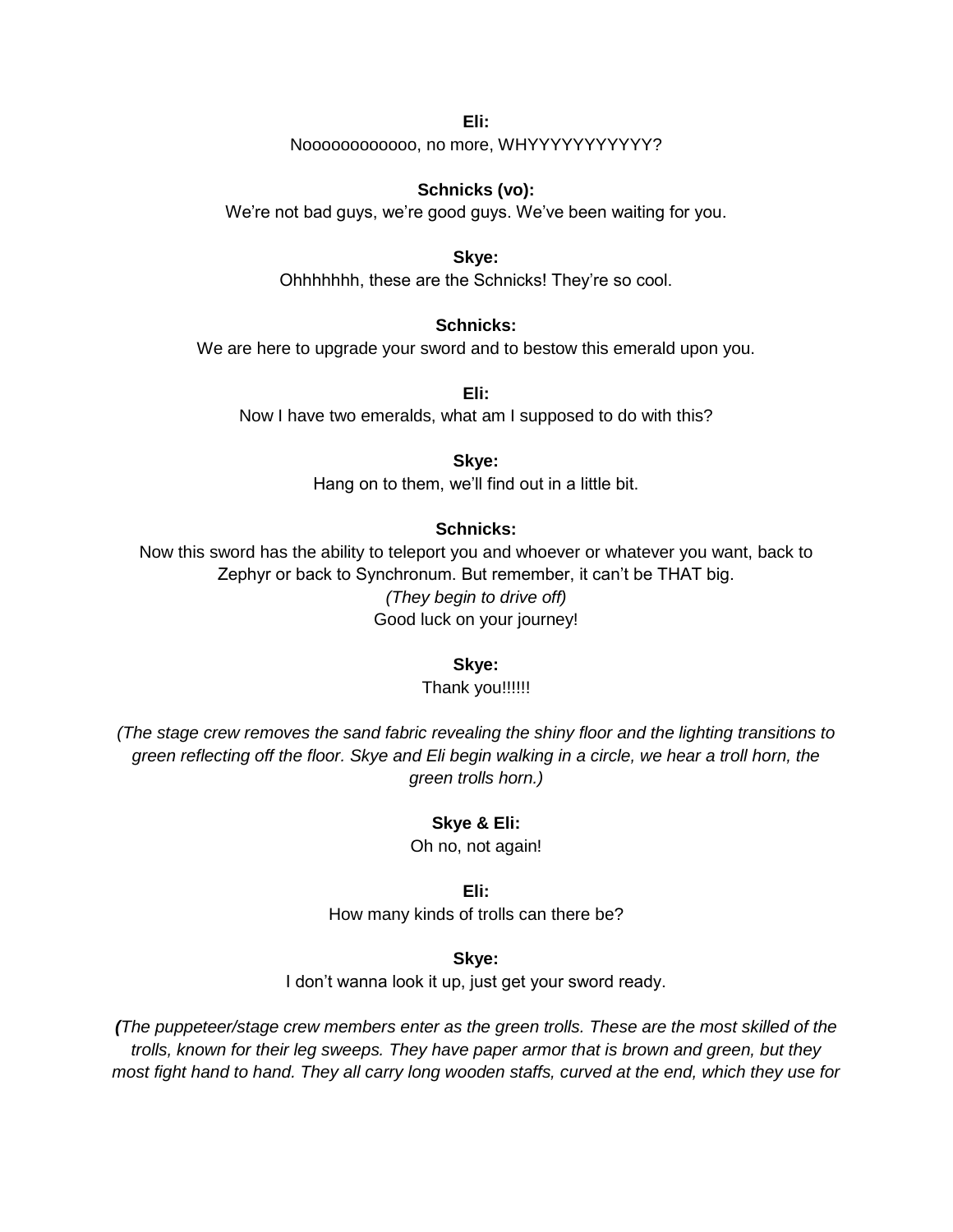*the leg sweeps. Skye and Eli are swinging their swords to no avail. The green trolls keep sweeping their legs out from under them with the wooden staffs, each time they get up,)*

**Eli:**

These guys are tooo good!

*(Skye and Eli get their legs swept out from under them again and hit the floor.)*

**Skye:** Brace for impact!!!!

*(Hit the ground again. Black out. Lights up and Skye and Eli are in a cage DSC.)*

**Eli:** Ugggghhhh, where are we?

#### **Skye:**

*(Hops to her feet.)* What? Where are we? How? How did we get here?

*(The green trolls enter.)*

**Luki** (green troll leader): You will not leave this prison for the rest of your lives.

#### **Skye:**

Why?

**Luki:** You're the elder one's chosen ones. DUH!

**Eli:** Well, that doesn't make any sense whatsoever.

#### **Luki:**

I don't care, now I need to go to the annual troll meeting.

**Skye:** What's the annual troll meeting?

**Luki:** Only the trolls leaders get to go to this meeting. AND the Elder.

*(Luki turns and exits.)*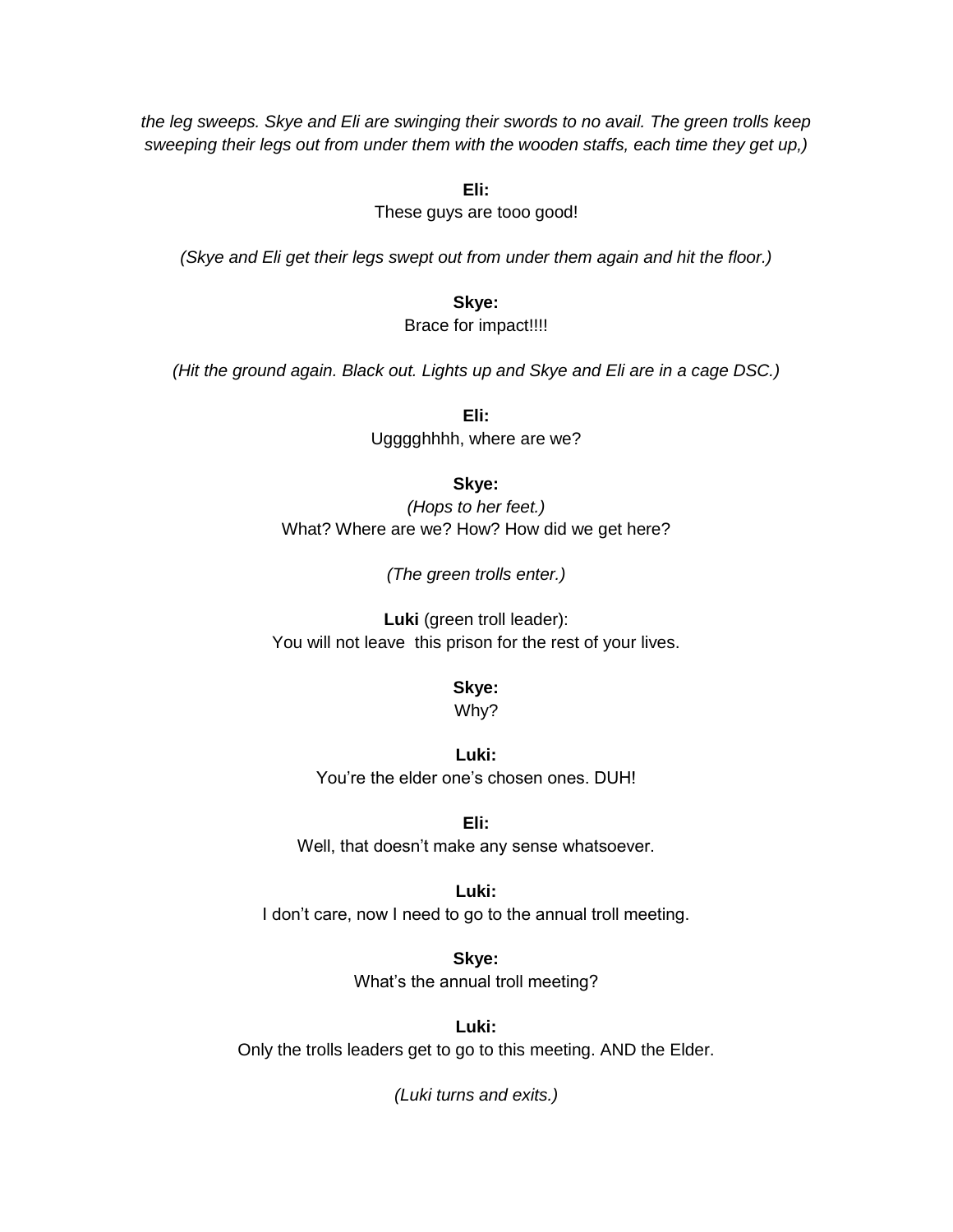**Skye:**

Ooooookkkaaaayyyyy, now that we know that some of them are gone, we should try to get out.

**Eli:** NO, they said we would be stuck in here for the rest of our lives.

**Skye:**

Now's our chance to escape. *(Skye pulls out the teleporting sword)* Did you forget about this bad boy?

**Eli:**

I totally didn't. I was just testing your knowledge.

**Skye:**

Uh-huh, sure buster. Now I wonder how this works.

*(She starts looking at the sword to figure out how it works and suddenly the lights start twinkling and the stage crew/puppeteers come on and lift/spin the cage while Skye and Eli spin as well.)*

Black out.

**Scene 5**

**Pasture Overlook Waterfall, daytime. The waterfall is an arch of glitter blue streamers USC. Carl and Luna are staring at Skye and Eli.** 

> **Luna:** EEEEEEEEEEEEEEEEEECH!

> > **Eli:**

# EEEEEEEEEEEEEEEEEECH!

*(Luna stops screaming after a 4 count, Eli continues screaming. Skye puts her hand over Eli's mouth)*

**Carl:**

Hello, and who might you be youngsters?

**Eli:**

EEEEEEEEEEEEEEEEEECH! *(Skye puts her hand over Eli's mouth)*

**Luna:**

Hi friends! This is Carl, he is really really nice! He gives the best piggy back rides!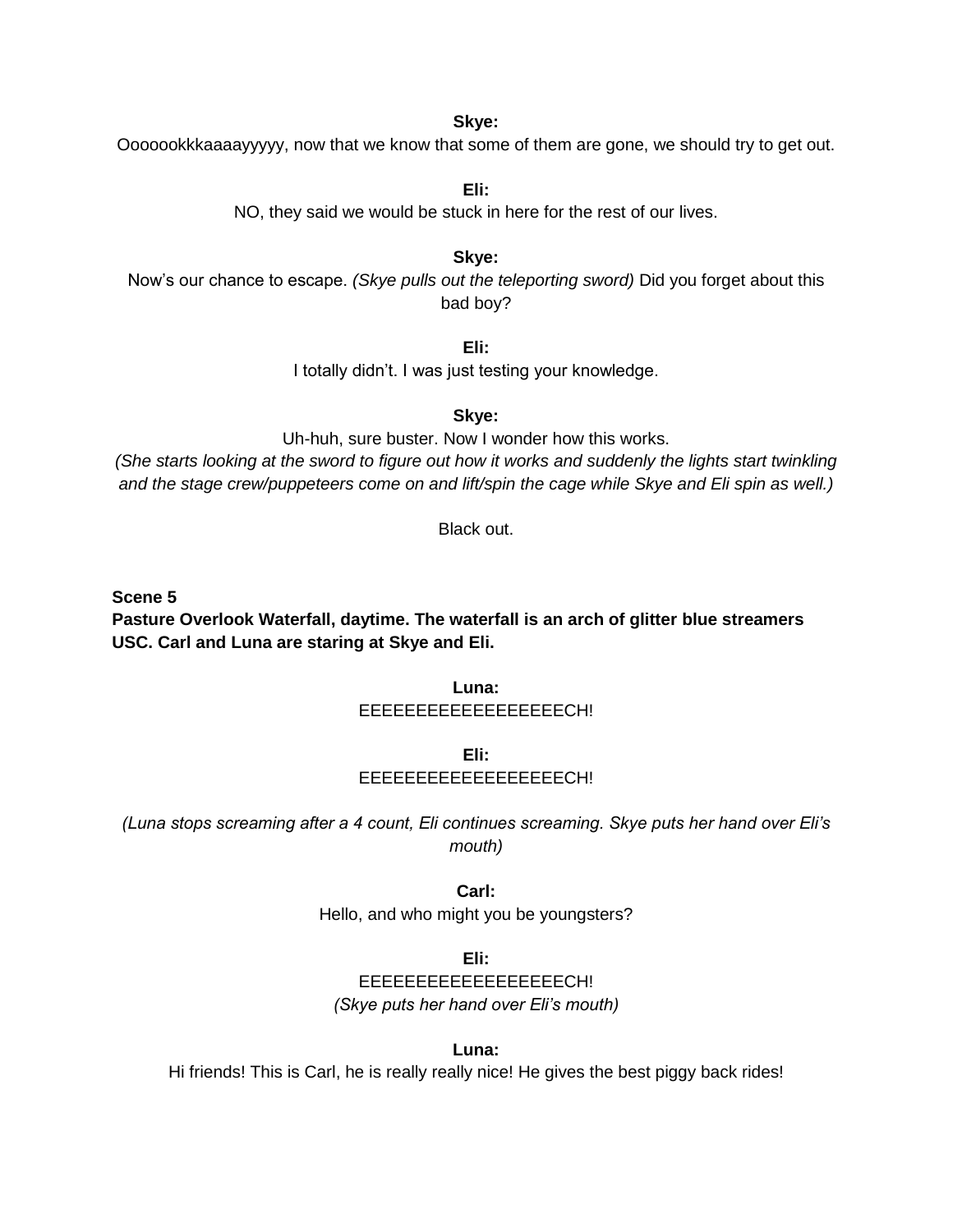**Skye:**

Wait, we came to rescue you.

**Luna:** Rescue me? From what? We were about to go back home.

**Eli:**

B-b-b-but he's evil.

**Carl:**

Me? No never! The only meat I have ever eaten in my life is chicken. But that was when I was very young. Frankly, I'm vegetarian.

**Skye:**

But what about your Mom?

**Luna:**

OOOOOOOH, I must have forgotten to leave a note. But we should probably head up now, so my mom stops worrying.

**Eli:**

What did we go on this long adventure for? I almost got killed FIVE TIMES!

**Skye:** You improved in your braveness! You screamed a lot less than that time the bunny rabbit rubbed against you.

**Carl:**

Ahhhh humans, so amazing. I wish I was a human. But it takes three mysterious green crystals.

**Eli:**

Hey, I think we have those crystals. *(Eli pulls the emeralds from his pockets and hands them to Carl. Carl's big sheet of an evil demon falls to the ground revealing a citizen of Zephyr.)*

**Skye:**

Now that we fixed this catastrophe, it's time to go back. We need to give thanks to the snitches for this teleportation sword. Everyone join hands so we can return to Zephyr.

*(They make a circle and Skye holds the sword to the sky. The lights twinkle again and everyone spins including the waterfall.)*

**Blackout.**